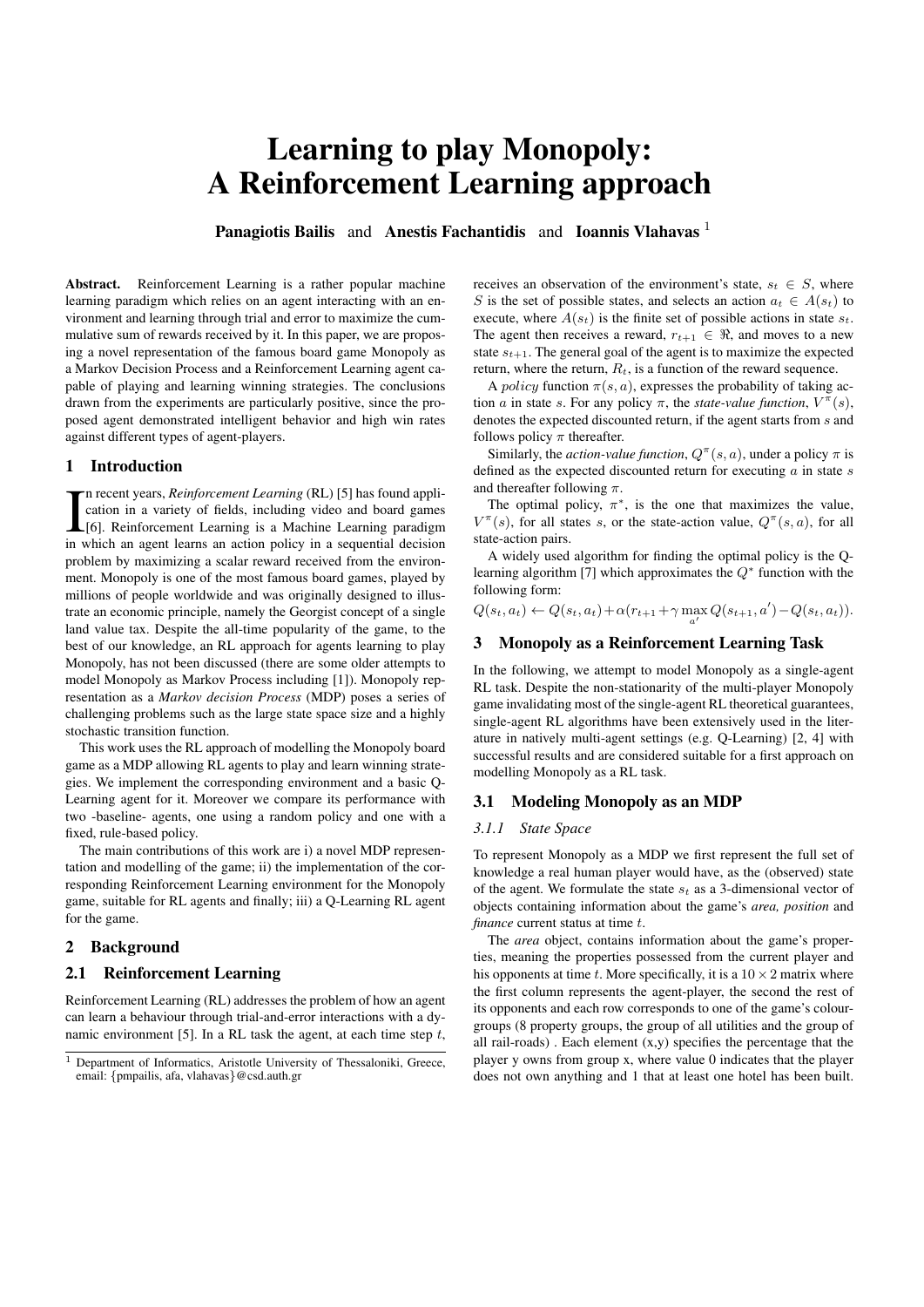

Figure 1. Graphical User Interface for Monopoly displaying detailed information for the state variable values, also providing the basic framework for real human players to participate

More specifically, the domain of the parameter x can be described as follows :

- 0, player does not own anything from the current group
- $0 < x < \frac{12}{17}$  player possesses at least one property of the current group
- $\frac{12}{17}$  player has all the properties of the current group but has not built anything
- $\frac{12}{17} < x \le 1$  player has built at least one house in at least one of the current group's properties

where 12 being the least common multiple of 2,3 and 4 (the number of properties a monopoly colour group can have) representing the full ownership of all the properties in a group. Adding up to that 5, the maximum built houses on a property, we obtain 17 as the denominator of the threshold.

The *position* variable determines the player's current position on the board in relation to its colour-group, scaled to [0,1] e.g. If the player is in the fourth colour group this value would be 0.4.

The *finance* vector consists of 2 values, specifying the current player's number of properties in comparison to those of his opponents' as well as a calculation of his current amount of money. Specifically concerning the first value, given players  $a, b$  and  $c$  and the number of properties they own as  $p_a, p_b, p_c$  it will be  $\frac{p_a}{p_a+p_b+p_c}$ . For the second value, since the maximum amount of money owned by a player,  $x$ , varies significantly, the corresponding variable is transformed to a bounded one with the use of the sigmoid function  $f(x) = \frac{x}{1+|x|}.$ 

A sample state  $s$  at a given time  $t$  would be as follows :

$$
s_t = \{0.3529, 0, 0, 0.2352, 0, 0, ..., 0, 0.6543, 0.3319, 0.3432\}
$$

where the first 20 values represent the area vector, the next one the player's position on board and the last 2 the player's current financial status. In this specific example, the player has completed 0.3529% of the maximum available development (building) in area 0, and his current financial status is equal to 0.3432.

#### *3.1.2 Action Space*

The action set A available in the proposed Monopoly RL environment is applicable to a group of properties. Specifically each action is a vector whose elements represent an action for each of the 10 colour-groups of the game from the following:

• *Spend*: The spending action can be described as every possible action that decreases the player's money, with the following or-

#### Algorithm 1 Bidding algorithm

- 1: if The agent's current position is a property without an owner then
- 2: Initialize m , the amount of markup
- 3: while More than one player wants to buy this property do
- 4:  $bid = property\_value \times m$
- 5: Check every player's action for current bid
- 6:  $m = m + 0.2$
- $7<sup>°</sup>$  end while
- 8: end if
- 9: If there is only one player left declare him winner of the bid

der: building a hotel or house, unmortgaging a property and last, buying an unowned property (if the other two are not applicable).

- *Sell*: This action, drives the player to find a source to earn more money and can be accomplished either by (in order of preference) selling a hotel, a house or mortgaging an already owned property.
- *Do Nothing*: Do not take any action for the specific property group.

For both actions the order in which the actual behaviours are chosen can be considered a form of knowledge injection in the process. However the specified orderings are considered natural for Monopoly since i.e. when a human player seeks to earn money he will first sell buildings and as a last resort will mortgage a property .

## *3.1.3 Reward Model*

The reward signal of the environment is designed so that its output is bounded, provides discriminant ability between positive and negative pairs of states-actions and considers most of the information available to the players. Therefore, a sigmoid function as described previously, is considered suitable since its output values are bounded in [-1,1]. The proposed reward model is represented by the following equation :

$$
r = \frac{\frac{v}{p} * c}{1 + |\frac{v}{p} * c|} + \frac{1}{p} * m,
$$

where:

• *p* is the number of players

 $\overline{r}$ 

- *c* is a smoothing factor
- *v* is a quantity representing the player's total assets value and is calculated by adding the value of all the properties in the possession of the player, minus the properties of all of his opponents
- *m* is a quantity representing the player's finance and is equal to the percentage of the money the player has to the sum of all players' money

We should emphasize here that v and m are values computed each time the agent interacts with the environment and represent the agent's financial status considering all of the other players as well.

From the reward signal equation presented here it can be inferred that the reward signal attributes more importance to the total property than to the players' money since in Monopoly, the amount of money a player has may vary significantly due to random or uncontrolled events (such as decision cards).

# 3.2 Bidding and Distance Metrics for Monopoly

Following the original rules of Monopoly<sup>2</sup>, a bidding contest was designed and implemented within the proposed environment. The bidding process, takes place every time a player lands on an unowned

<sup>2</sup> The special *get out jail* cards have been removed from the game in order to simplify the case where a player is send to prison.